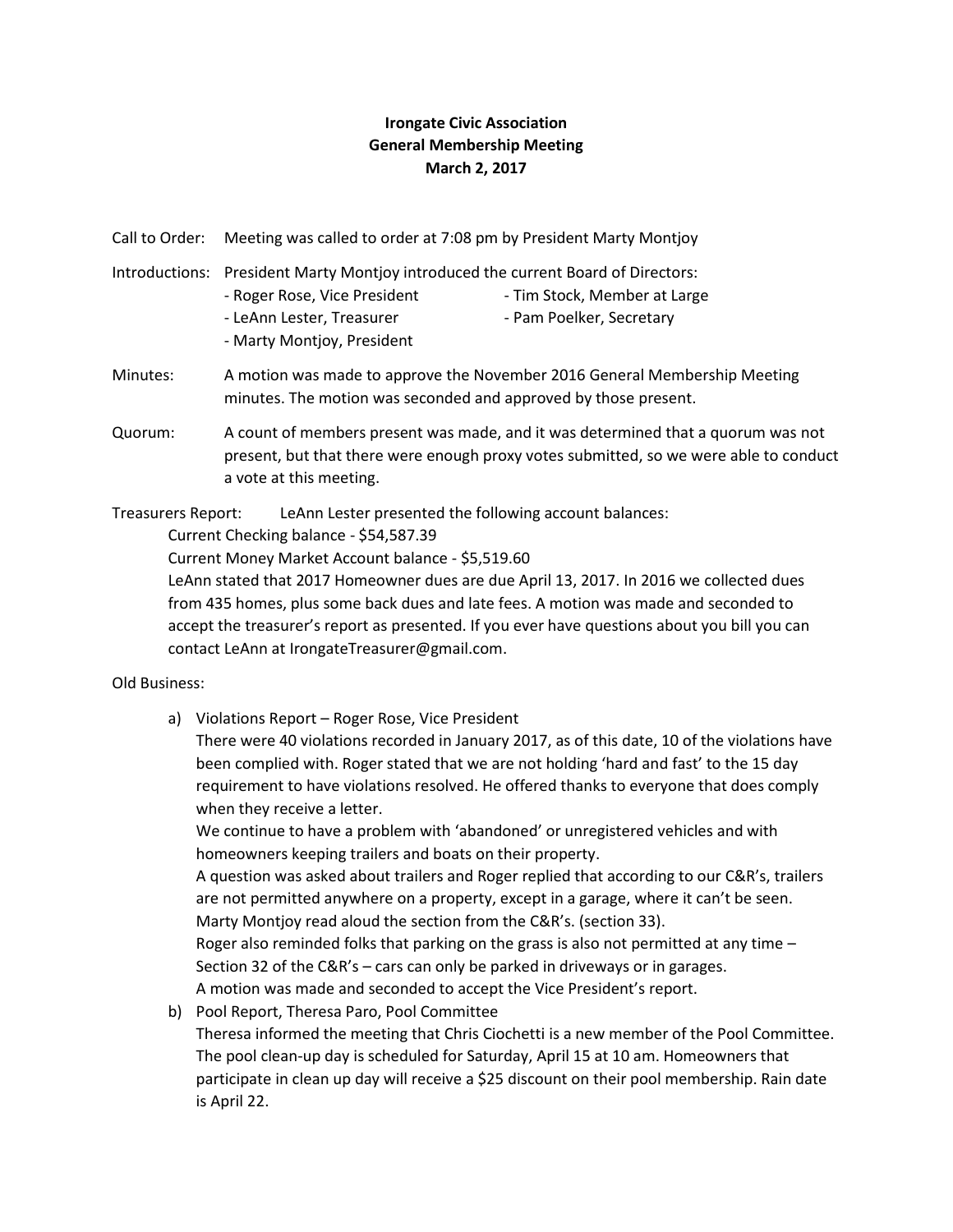2017 Pool Rates will be as follows: Members - \$175 Sr. and Military - \$150 (Srs. are over 60 years of age.) 36 pool keys were not turned in and those key deposits will be forfeited. The pool will open on Saturday, April 29 and close on October 1. The pool is getting acid washed and the algae cleared. The pool key deposit system is being phased out. If you currently have a pool key or you return your key, you will get a new key. If you returned your key last year you will get a key. If you join this year the key is included in your fee and it is yours. You will have to pay if you lose it and need a replacement. The pool committee does close the pool each evening. If you have any questions or want to help with the pool, contact Shelisa.

c) Crime Watch – Rob Ahlemann, Crime Watch rep.

Rob reported information from the Summerville Police Department )from November 2016 to March 2). February 12 & 14 there were individuals with firearms coming from Evergreen and the woods. There was a homicide and people were arrested. There have been 10 civil offenses and 1 vehicle theft. Don't leave items in your car and LOCK your vehicles. Rob also encouraged folks to leave their porch lights on for security.

If you see anything suspicious – CALL 911.

Soliciting – if a business has a business license, by law they can solicit – it is not against the law, but you don't have to talk to them. Someone in the meeting stated that a solicitor jiggled their door handle – if that happens, call the police.

If you have a street light out – Call SCE&G -they are very responsive.

d) Discussion of the proposal of having a Management Company handle our accounting and violations.

- at the last meeting we did not have a quorum and could not vote on the idea (or the budget)

- there was a question as to whether the budgeted amount would be enough to cover the handling of violations – the answer was yes.

- With a management company, grievances concerning violations will still go to the Board of Directors. In fact, all violations will be approved by the Vice President before going to a homeowner.

- a resident expressed concern with the management company doing the violations, based on our past experiences. The BOD stated that this will not happen and that we will have the ability to cancel the contract with the Management Company if the relationship is not working.

- LeAnn Lester stated that initially she was hesitant with the idea of a Management Company, but she spoke to the benefit of continuity, as the Board of Directors is always changing, and she fully supports the hiring of a Management Company.

- the HOA annual fee will not go up due to the hiring of a Management Company.

## New Business:

a) Vote on the 2017 budget and the proposal to hire a Management Company - Results (including proxy votes):